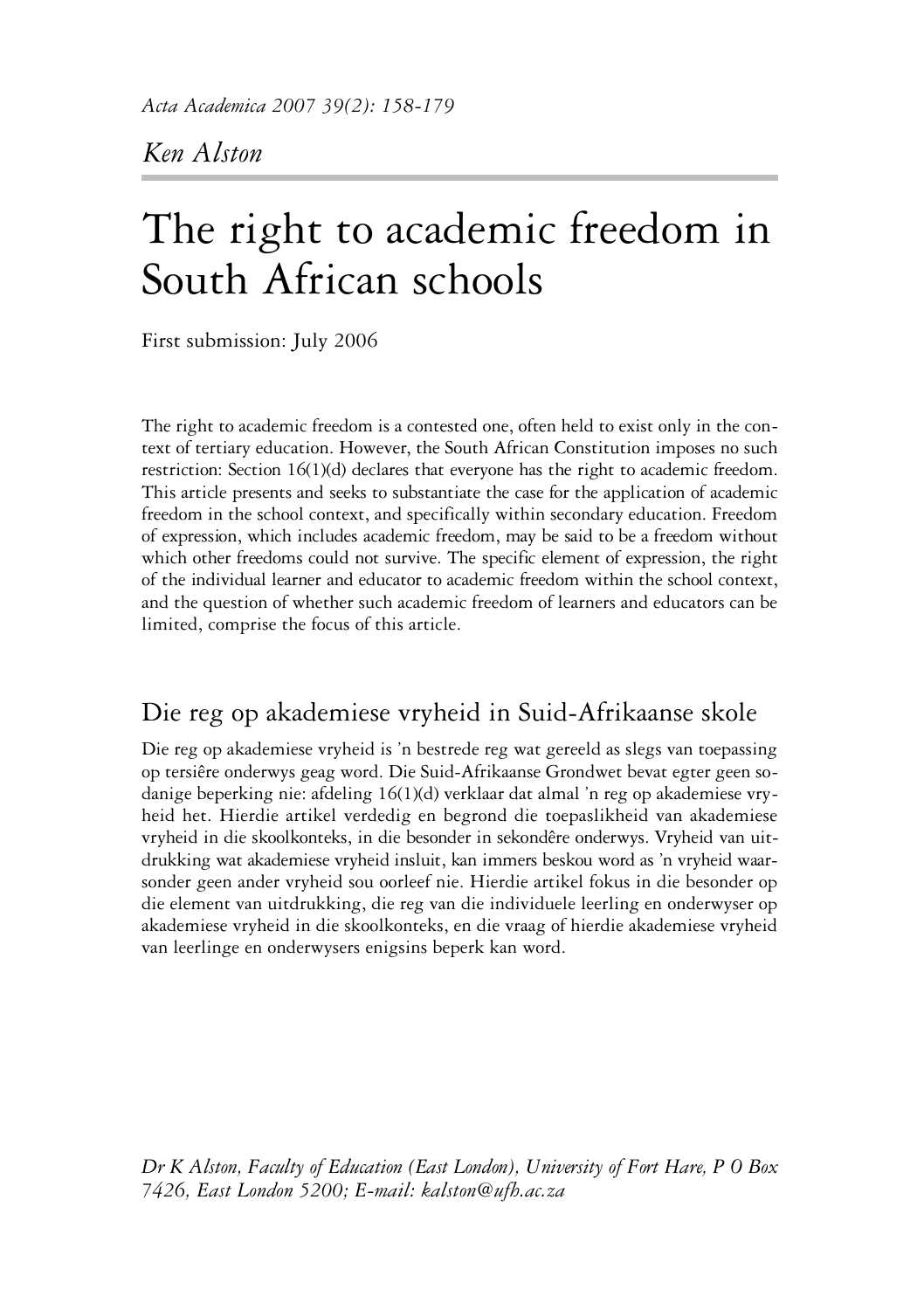Freedom of expression is not the property of any political system or ideology. It is not conferred as a favour by any government. It is, instead, a universal human right, defined and guaranteed in international law in term or ideology. It is not conferred as a favour by any government. It is, instead, a universal human right, defined and guaranteed in international law in terms of the Universal Declaration of Human Rights (Johannessen 1994: 218) and entrenched in the South African Constitution (RSA 1996a).

Section  $16(1)$  of the South African Constitution stipulates that everyone has the right to freedom of expression and that such freedom includes academic freedom and three other constituent items. It is clear from the *Guidelines for the consideration of governing bodies in adopting a code of conduct for learners*, issued in terms of Section 8 of the South African Schools Act (RSA 1996b) that the right to freedom of expression can have an impact on a number of issues which are directly relevant to schools. The *Guidelines* attempt to provide schools with guidance as to what freedom of expression in the school context involves:

Freedom of expression is more than freedom of speech. The freedom of expression includes the right to seek, hear, read [...]. However, learners' rights to freedom of expression are not absolute. Vulgar words, insubordi nation, and insults are not protected speech [...] (RSA 1998: Sec 4.5.1).

Section 16 of the Constitution, however, is less specific. It may take the courts years to determine how broadly it may be interpreted.

The purpose of this article is to endeavour to substantiate the constitutional right to freedom of expression in the form of academic freedom within the South African school community. It will include consideration of some current practices and take cognisance of the poss ible limitation of the right. It hopes to open up these issues to further enquiry and academic debate, rather than to provide definitive definitions or practices.

# 1. Methodology

The interpretive methodology employed comprises an examination of a range of views expressed in the literature and in case law on the meaning a nd practice of academic freedom. In the school situation, the only South African case law relates to two cases in which the right to academic freedom of a learner and of an educator, respectively, had been infringed, with legal consequences in the form of out-of-court settlements. It is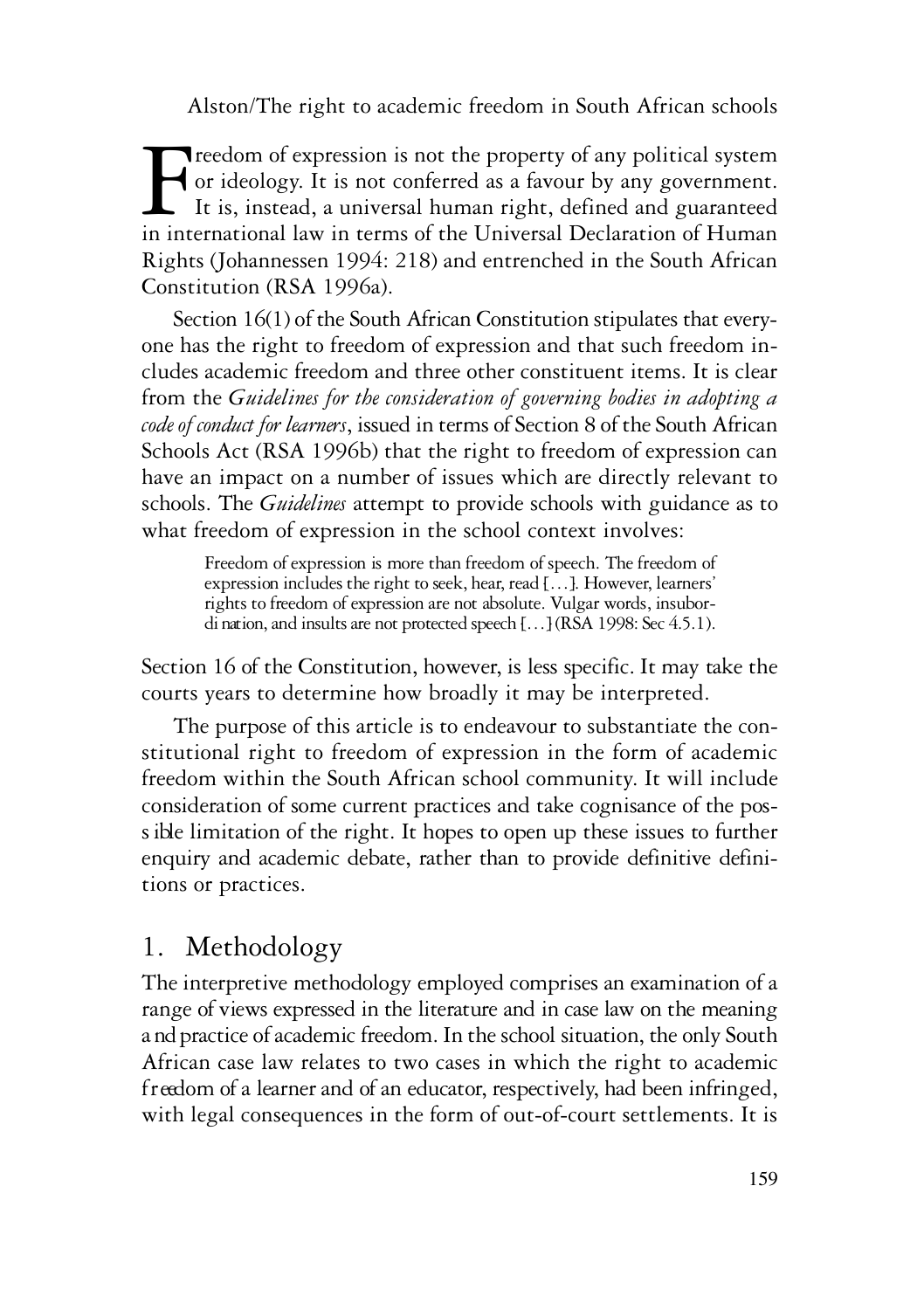useful, however, to examine foreign case law, specifically from the USA. to provide a guide to the possibilities facing South African schools. However, foreign law cases are referred to in the knowledge that they must be read in the context of the legal system in which the decisions were made a nd that they are not necessarily directly transferable to any other country.

# 2. Statement of the problem

In attempting to assess what has occurred since the introduction of the (final) Constitution in 1996 with respect to freedom of expression in schools, the lack of case law means that other sources of information must be used, including newspaper reports, interviews and responses to previous research, apart from the literature and cases from other countries.

The lack of court involvement and case law means that schools have n ot, up to now, had to defend their point of view publicly in a court of law. As a result, schools' reasons for their actions appear to involve conf orming to rules rather than providing any substantial pedagogical research and/or justification for their actions in restricting learners' freedom of expression. Secondly, the literature on academic freedom in South Africa has focused almost entirely on universities, and the foreign literature leans largely in the same direction. The question that arises from this is in what measure the right to freedom of expression, in the form of academic freedom, has relevance for individuals or schools and in what legally substantiated way this right might be limited.

# 3. What is freedom of expression?

Freedom of expression has been variously described as the core of all other freedoms. In the USA case of Palko *v* Connecticut (1937) 302 US 326, Justice Cardozo described freedom of expression and freedom of the press as the foundation of individual freedom and democracy, and "… the matrix, the indispensable condition of nearly every other form of freedom".

In similar vein, Sieghart (1983: 330) and Moses (1996: 191) regard freedom of expression as constituting one of the essential foundations of a democratic society; a basic condition for both the development of every member of society and for progress in society as a whole. Freedom of thought, conscience and belief is described by Richards (1996: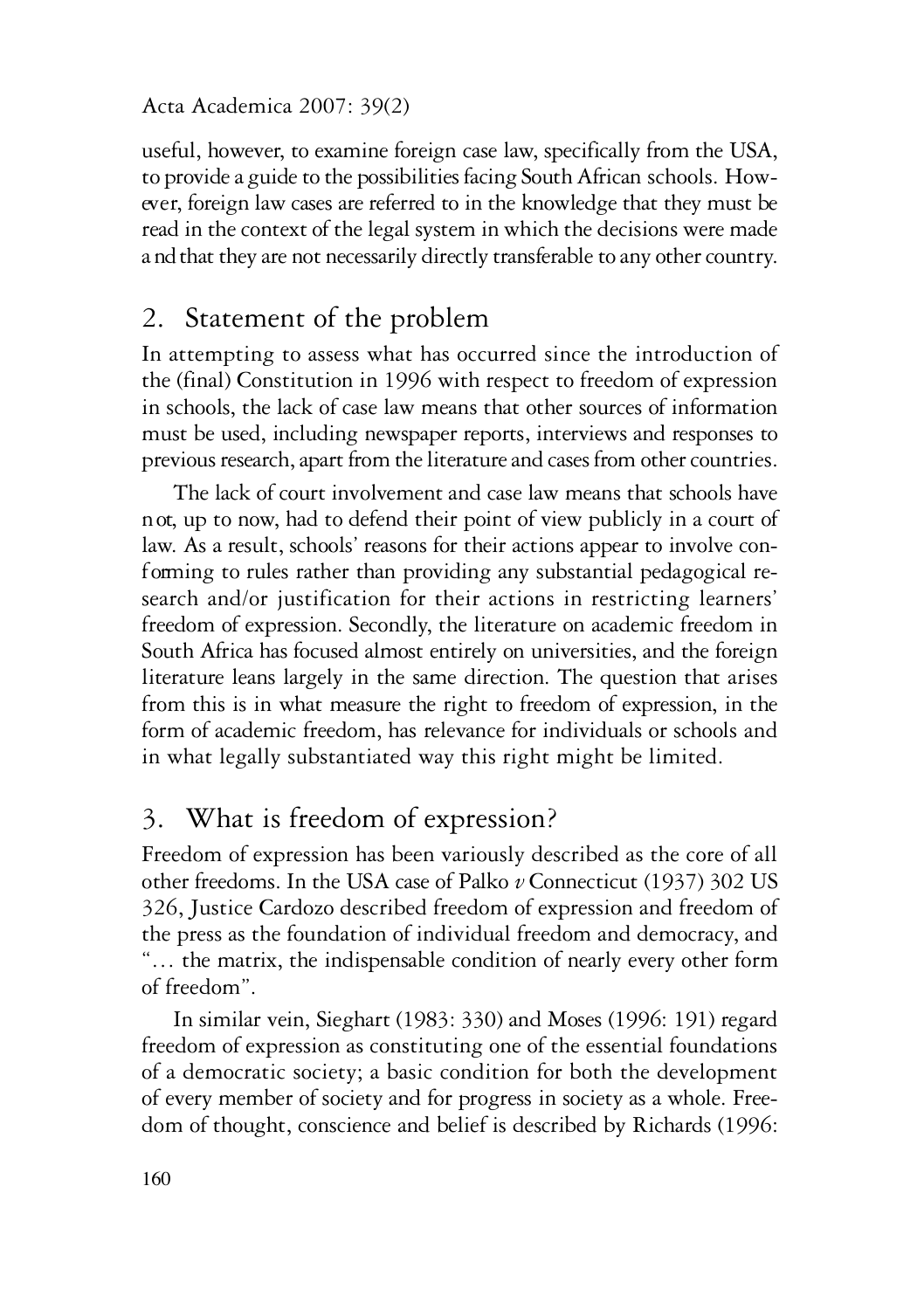166) as the right which underlies freedom of expression. He suggests that speech and writing make it possible for the individual to reason about his beliefs and to express both them and the dictates of his conscience.

This connection between thoughts, beliefs and expression is often artificially separated in bills of rights in various forms. Of what value are profound beliefs, developed in the thought processes, unless one is able to express them? Part of being human is the need to share one's beliefs, ideas and ideals, and equally to access and share in the beliefs, ideas and ideals of others.

Van Schalkwyk, in Mandela *v* Falati, 1995 (1) SA 251 (W) describes freedom of expression as the freedom without which other freedoms cannot endure. In response, Marcus & Spitz (1999: 20-58), echoed by Govender (1997: 20), suggest that all expression, other than that which is aimed at achieving the negative objectives set out in Section 16(2) of the Constitution, is protected, provided it conveys a message. De Waal *et al* (1999: 298) add the important reminder that the specific inclusion of certain forms of expression in Section 16(1) does not single them out for greater protection than other forms of expression: rather, every act by which a person attempts to express some emotion, belief or grievance should qualify as a constitutionally protected expression. This view seems to go beyond the boundaries of acceptance since it could be misread to include many criminal actions.

In order to discover what is constitutionally protected expression, and its importance for school communities, it is essential to look first at the stipulation in Section 16 of the South African Constitution and then to examine one specific aspect of freedom of expression: academic freedom.

# 4. Section 16 of the South African Constitution

Section 16 contains two important keywords in its stipulation that the right to freedom of expression belongs to everyone and includes the aspects set out in Section  $16(1)(a)$ , (b), (c) and (d). No person is excluded and the list presented is not exclusive.

Johannessen (1994: 239) provides a useful overview: by including a clause which guarantees the right to freedom of expression, South Africa has adopted freedom of expression as a cornerstone for its democratic society. The inclusion of everyone and the non-exclusive list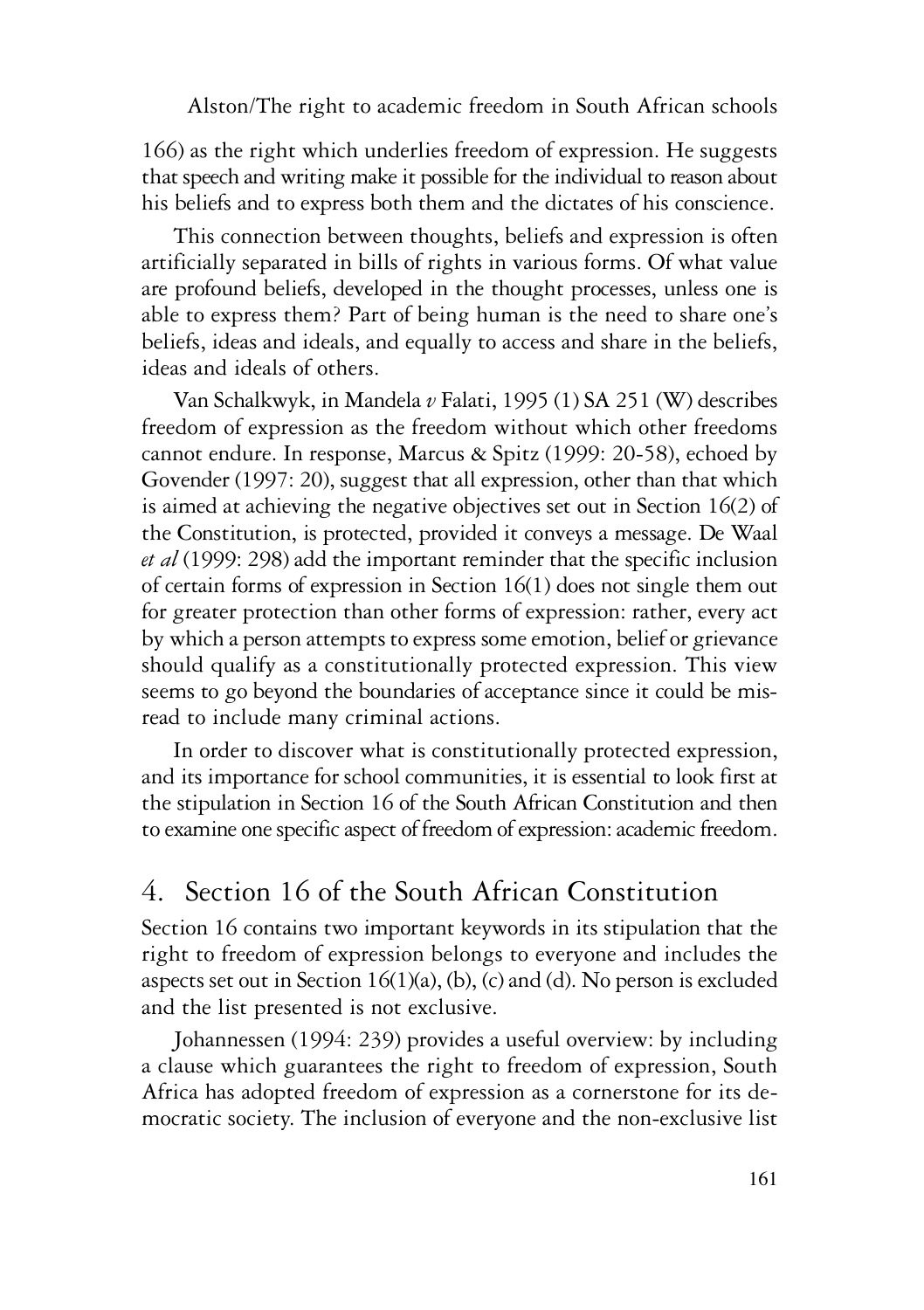of Section 16(1) introduce the reality that both educators and learners have a right to freedom of expression, including the right to receive and impart information and to academic freedom. Academic freedom could not exist without the broader freedom of expression, which includes the reception and imparting of ideas.

This view is echoed in Section 4(1) of the National Education Policy Act (RS 1996c) which requires the Minister of Education to formulate an education policy that will ensure the advancement and protection of the fundamental rights of every person as guaranteed in Chapter 2 of the Constitution (RSA 1996a). Wood (2001: 142) views freedom of expression as one such fundamental right which a learner in a public school can demand. It should thus be given effect to, and protected in, the public school environment.

For De Waal (2000: 51  $\&$  55), the question of "everyone" in the school context raises the matter ofa learner'sage. She suggests that the age and level of maturity of learners serve as examples of functional reasons which could result in the limitation of their independent right to exercise their rights, but states further that "... it appears that the South African Constitution does not distinguish [...] between children able and children not able to exercise their fundamental rights independently".

# 5. Academic freedom

# 5.1 Constitutional stipulations

The results of an internet search indicate that the South African Constitution (RSA 1996a) has the apparently unique distinction of being the only constitution to contain the words "academic freedom", although in other constitutions the concept is referred to in other forms which could be read as meaning the right to academic freedom. Section 16 of the South African Constitution states:

- (1) Everyone has the right to freedom of expression, which includes
- (b) freedom to receive and impart information and ideas;
- (d) academic freedom and freedom of scientific research.

Part of the problem with placing "academic freedom" in Section 16 is that much of Section 15 relates both to broad aspects of freedom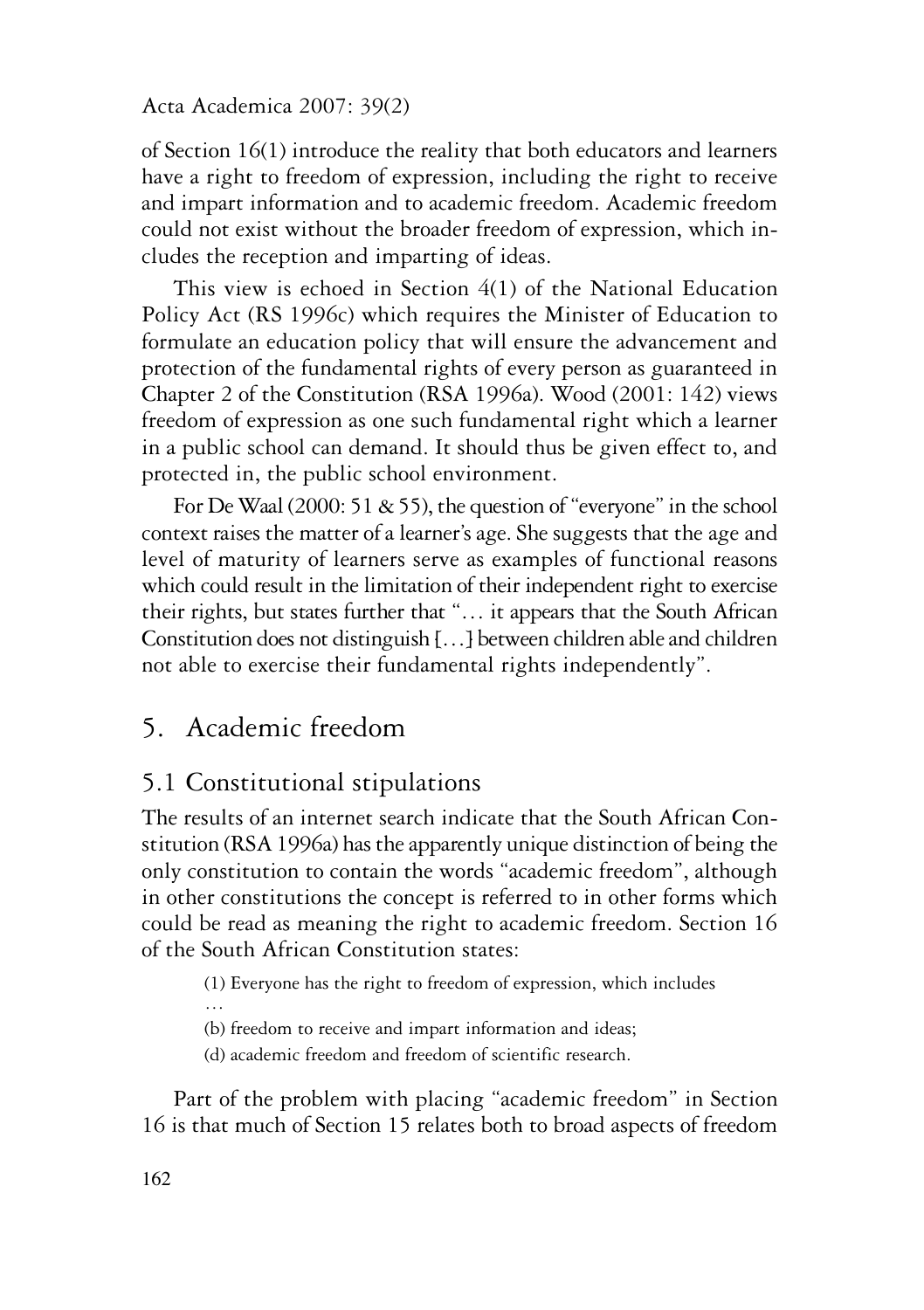of expression and specifically to academic freedom. Section 15(1) states that "[e]veryone has the right to freedom of conscience, religion, thought, belief and opinion".

Conscience, thought, belief and opinion are aspects of expression, religion and academic freedom. Thus, Sections 15 and 16 do not provide a neat package for any single aspect. Instead, they allow for inseparable connections between freedom of thought, belief and opinion, and the freedom to receive and impart information, including thought, belief and opinion. Together, these connections form a critical part of academic freedom when applied within the educational context, whether at the secondary or the tertiary level.

In the 1993 (Interim) Constitution, academic freedom was protected in terms of Section 14(1) but restricted to institutions of higher learning. Had that clause remained in place in the 1996 Constitution, there would be no room for debate. However, in terms of the 1996 Constitution, the right has been broadened to include everyone and the restriction of the right has been removed from institutions of higher education.

What is meant by "everyone"? There is clearly no constitutionally stated limitation on the word "everyone". Woolman (1996: 10-7) suggests that it is unlikely that the courts would deny child citizens *prima facie* entitlement to the basic rights of life, privacy or expression. What, then, is the meaning of academic freedom for the school-going learner? And for that learner's educators?

# 5.2 The meaning of academic freedom

In an endeavour to answer the question as to what academic freedom entails, Yudof (1987: 858) refers to a quotation by Berlin from Archilochus: "[t]he fox knows many things, but the hedgehog knows one big thing". Explaining this quote from the Greek poet, Berlin (1953: 1) suggests that there are those who relate everything to a single vision, while others pursue many, often apparently unrelated and contradictory, ends. Yudof (1987: 858) suggests that

… in the case of academic freedom we must learn to tolerate a […] complex reality. We must learn to be foxes, striving to understand and identify the multiple strands of the concept.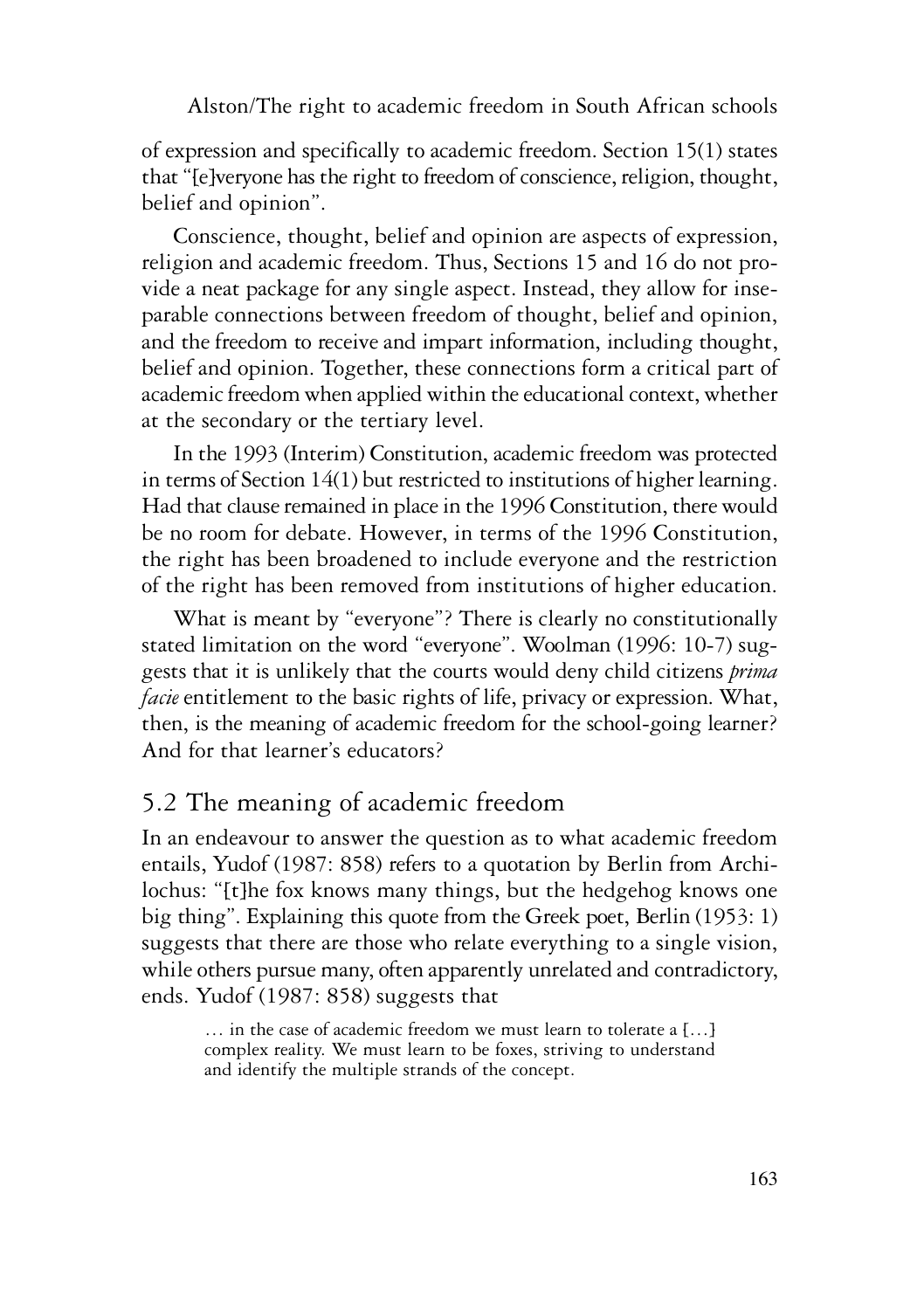There is no single definition of academic freedom but rather "multiple strands" which include universities and schools, professors and lecturers, university councils, school governors, principals and teachers, university students and school pupils. Any attempt to focus on a single strand would be simplistic, while the multiple focus can lead to much blurring.

Many have tried to define the term in many different ways. A few examples must suffice. Byrne (1989: 261-2) describes academic speech as "the most important model of expression […] meaningful as well as free, coherent yet diverse, critical and inspirational". Byrne argues that the term has application only to universities, with specific regard to the goals of "disinterested scholarship and teaching".

Prof Gary Pavela regards the pursuit of truth as the critical element of academic freedom (Clarke 1999: 349). The implication, though it r e l a tes primarily to research, may be extended to teaching. Pavela's c o m ment is critical for, if the pursuit of truth is the essence, it assists in overcoming the view that such a right may easily degenerate into a c a d emic licence. The pursuit of truth would demand justification for f indings, implying a considered, reasoned analysis conducted with the utmost integrity, rather than allowing personal, unsupported ideas to be expressed as if they were academic truth.

Chafee (1956: 102) writes:

Those of us who believe that no idea is so sacred as to be immune from inquiry ought not to shrink from trying in the fire of discussion our cherished faith in the inestimable value of discussion.

The author here describes the oldest attack on open discussion: the assumption that such discussions are unnecessary because those in aut h ority already know the truth. Both Pavela and Chafee, though from different contexts, write of free and open encounter or discussion, words which have synonyms in research, inquiry and questioning — all key aspects of the concept of academic freedom.

Three terms widely used in referring to the value of freedom of expression are the pursuit of truth, the political process and self-realisation. The first of these is referred to by Pavella as crucial to academic freedom (Clarke 1999: 349). The third occupies a special place in the value of academic freedom. The term "self-realisation" would be self-contradictory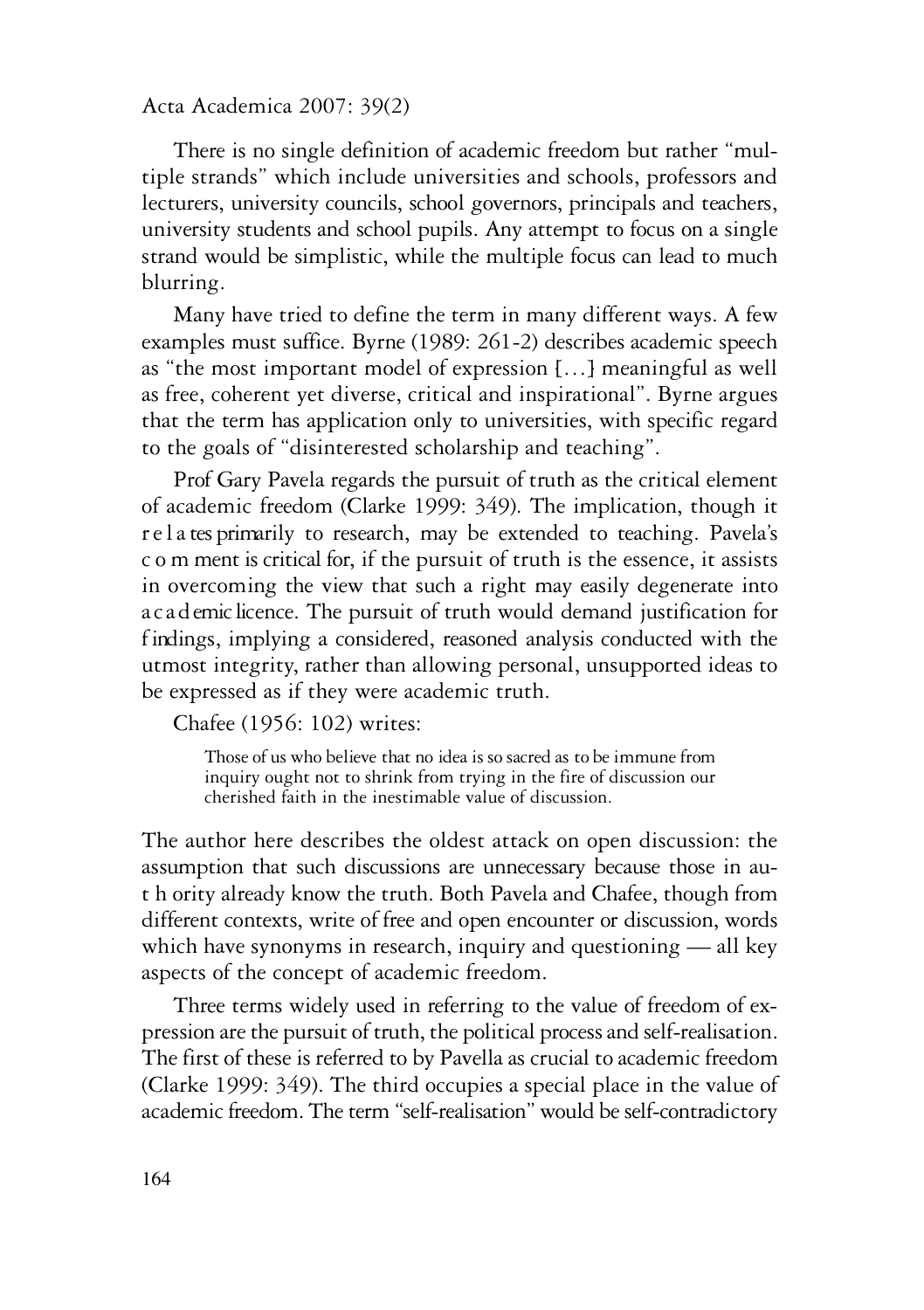in the description of a person whose views, opinions and beliefs were imposed on him by others, rather than arrived at by personal decision on the assessment of all the available evidence. In other words, the relationship between self-realisation and academic freedom has to be a close one.

Flekkoy (1993: 102), discussing needs asa basis for children's rights, refers to Maslow's hierarchy of needs, thelast of which is self-actualisation. He lists the characteristics of self-actualisation as including spontaneity, problem-solving ability, a democratic character and a frequency of peak experiences. In the present context, one is led to wonder what effect academic freedom, or the lack of it, would have on the development of such characteristics and the need for self-actualisation. A stifling, rigidly controlled "academic" school environment would seem to be counterproductive in this regard.

Meyerson (1997: 80) describes as a trivial a freedom which protects only those whose views and opinions do not dissent from mainstream or orthodox values, or do not "threaten" anyone's comfort. Govender (1997: 21) adds a positive touch in describing academic freedom protections as necessary since they contribute in a profound way to the healthy, robust exchange of ideas.

# 5.3 Academic freedom — some statements from USA cases

The term "academic freedom" was first used in the USA Supreme Court in Adler *v* Board of Education (1952) 342 US 485. In a dissenting judgment Justice Douglas stated:

The constitution guarantees freedom of thought and expression to everyone in our society […] none needs it more than the teacher.

Referring to New York's Feinberg Law, which permitted teachers to be dismissed, *inter alia* forrefusing to takean oath of loyalty, Justice Douglas stated further:

A pall is cast over the classroom. There can be no real academic free-<br>dom in that environment […] no exercise of free intellect. The teacher<br>is no longer a stimulant to adventurous thinking; she becomes instead a pipeline for safe and sound information. A descending dogma takes the place of free enquiry. Instruction tends to become sterile; pursuit of knowledge is discouraged; discussion often leaves off where it should begin [at 510]. A school system producing students trained as robots threatens to rob a generation of the versatility that has been perhaps our greatest distinction [at 511].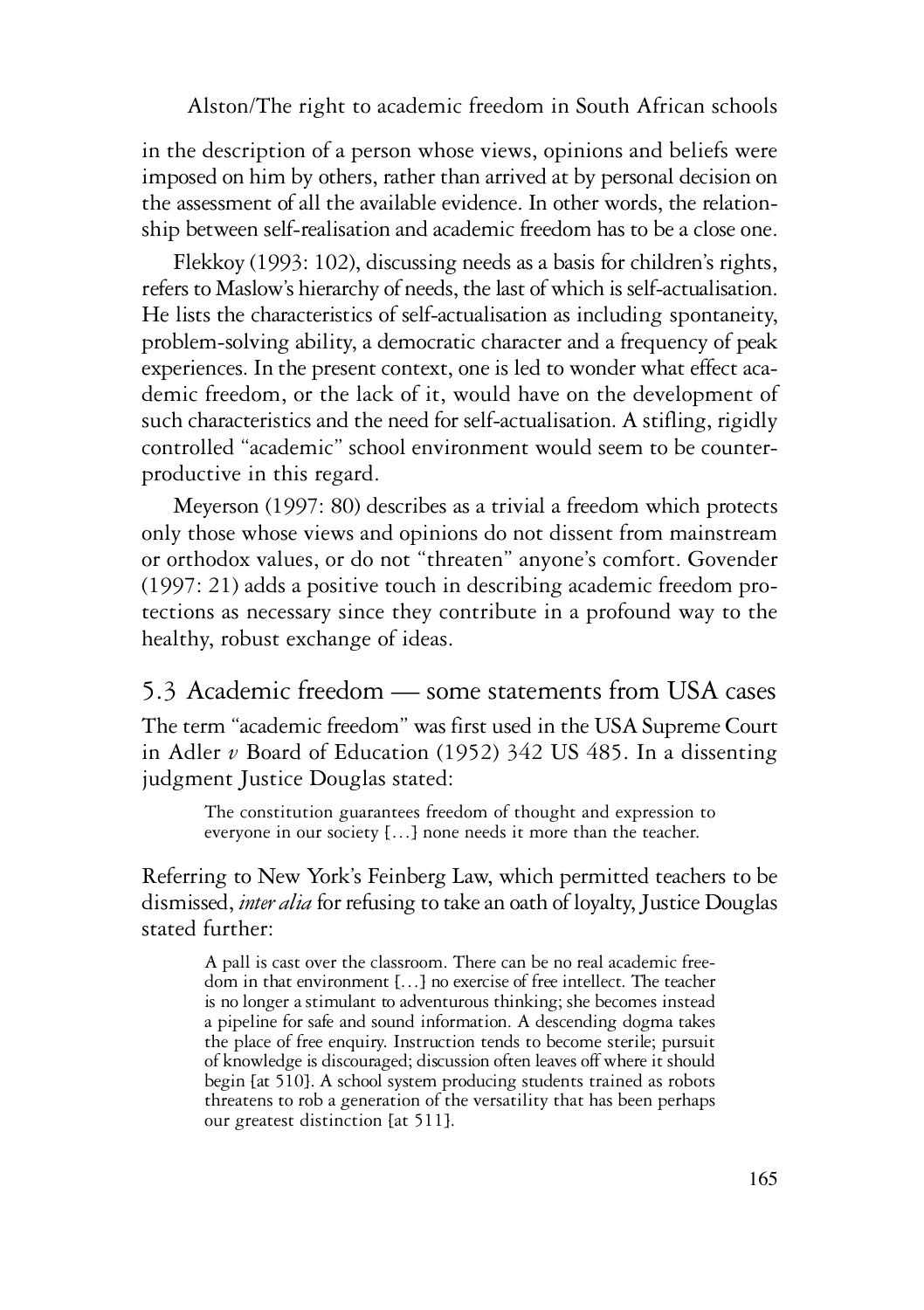One of the strongest judgments ever given in favour of academic freedom was in Keyishan *v* Board of Regents (1967) 385 US 589. This i udgment has application to both university lecturers and school teachers, and the following excerpt has been quoted in several subsequent cases:

Our nation is deeply committed to safeguarding academic freedom and not merely the teachers concerned. That freedom is therefore a special concern of the First Amendment [dealing with Freedom of Expression], which does not tolerate laws that cast a pall of orthodoxy over the classroom. The vigilant protection of constitutional freedoms is nowhere more vital than in the community of American schools' [Shelton *<sup>v</sup>* Tucker (1960)]. The classroom is peculiarly the market- place of ideas.

In the later case of Parducci *v* Rutland (1970) 316 F.Supp 352, in which a teacher challenged her dismissal for teaching a particular short story to her high school class, the court referred to academic freedom as follows:

Although academic freedom is not one of the enumerated rights of the First Amendment, the Supreme Court has on numerous occasions emphasized that the right to teach, to inquire, to evaluate and to study is fundamental to democratic society  $\left\{ \ldots \right\}$  Furthermore, the safeguards of the First Amendment will quickly be brought into play to protect the right to academic freedom because any unwarranted invasion of this right will tend to have achilling effect on the exercise of the right by other teachers.

The cases mentioned above serve as examples of the tough line taken by some USA courts in defence of academic freedom, although the concept has not been stated as a separate right within the USA Constitution and its amendments. In South Africa, it is stated as a right for everyone. In the section which follows, the right to academic fre e d o m will be discussed in the South African context, and arguments will be presented in favour of the view that the right belongs within schools as well as universities.

# 5.4 Academic freedom in the school context

While a great volume of the literature on academic freedom focuses on this right within universities, it is argued here that such a view has serious limitations and is based on an artificial view of education as being neatly divided into little boxes through which children pass until they reach the top box, labelled "University". It is further argued that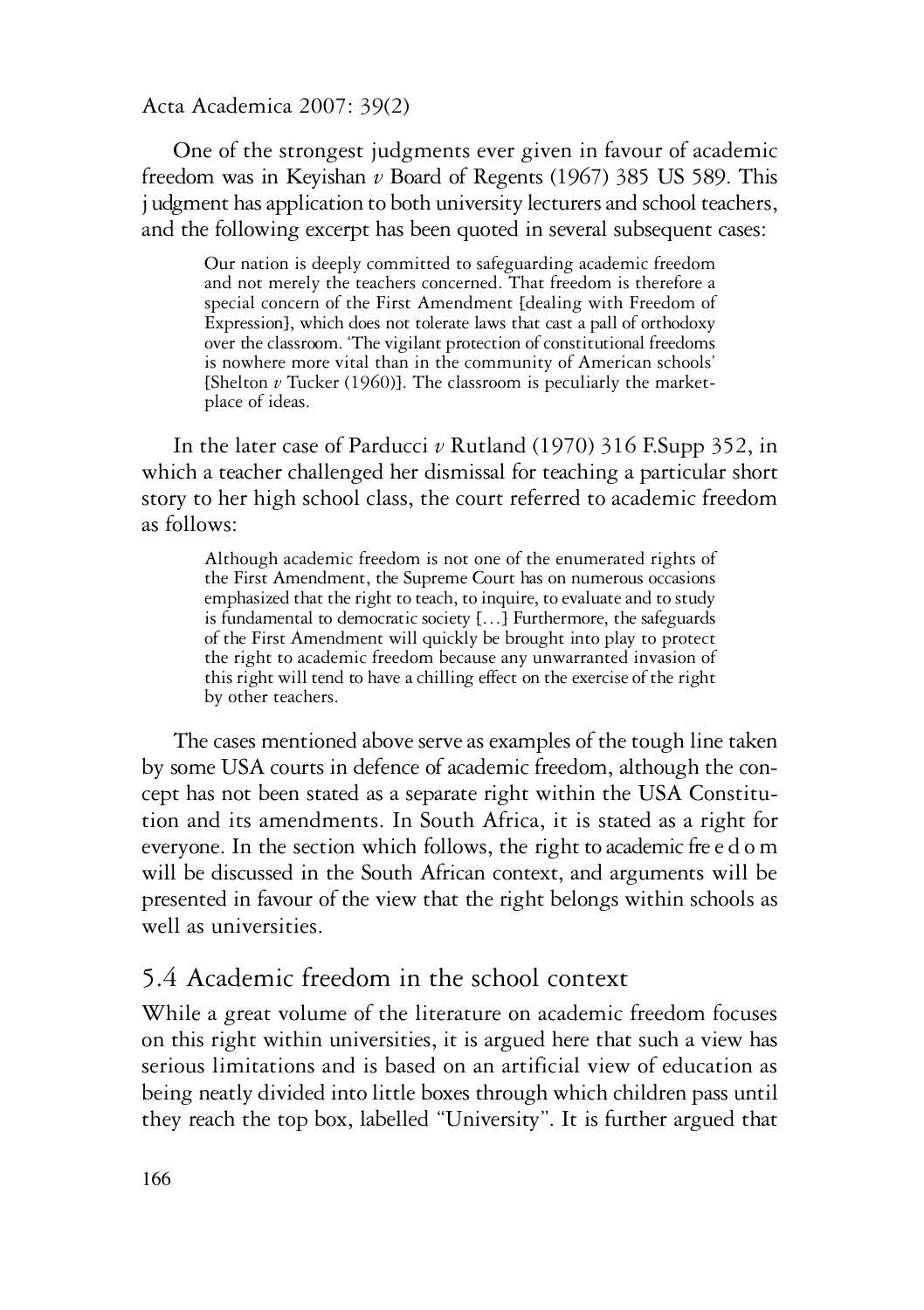education is a continuum from its inception up to post-doctoral research. While this lengthy process takes place in different settings appropriate to the age and development of the child, it is further argued that the development of independent thinking, the preparation for research and publication, are all part of a process that begins, or should begin, within the school context. It is on this basis that it is argued that academ i c f reedom, rather than being confined to universities, is an essential element of the educational continuum with particular significance in secondary schools.

The contention outlined above may well be challenged by evidence that demonstrates that many first-year students lack independence of thought, are unprepared for research, and often behave as sponges, merely absorbing the educational material which lecturers offer. But I would suggest that this state of affairs is due precisely to the way schools operate and the belief that schools are places only for the transmission of knowledge and culture, not for in-depth exploration and boundary-breaking. The situation is further exacerbated by teachers whose limited experience or opportunities to broaden their own horizons severely restrict their learners' ability to do so. This is not a circular argument but rather highlights the need to challenge teachers and learners to make use of their right to academic freedom in a responsible manner.

Wherever educators are confined to the transmission of knowledge, restricted to a single textbook,and forbidden to venture outside the prescribed curriculum or into anything controversial in content or methodology, their academic freedom may be deemed to have little or no meaning. Uniformity also arises where the "educational" focus falls on strict "discipline", or where silence in classrooms is highly valued as a sign of good educator control. It is further reinforced by the view of the educator as the fount of all knowledge.

Both Meyerson (1997: 80) and Govender (1997: 21) identify the importance of classrooms designed to be free from deliberate uniformity and conformity. One of the functions of education is to develop a sense of responsible citizenship in young people. Such responsibility must involve making choices and coping with the confrontations inherent in controversial and difficult issues, which may require the individual to have the courage to take a personal stand. In a classroom free from choices and marked by uniformity, everyone "learns" (or is forced) to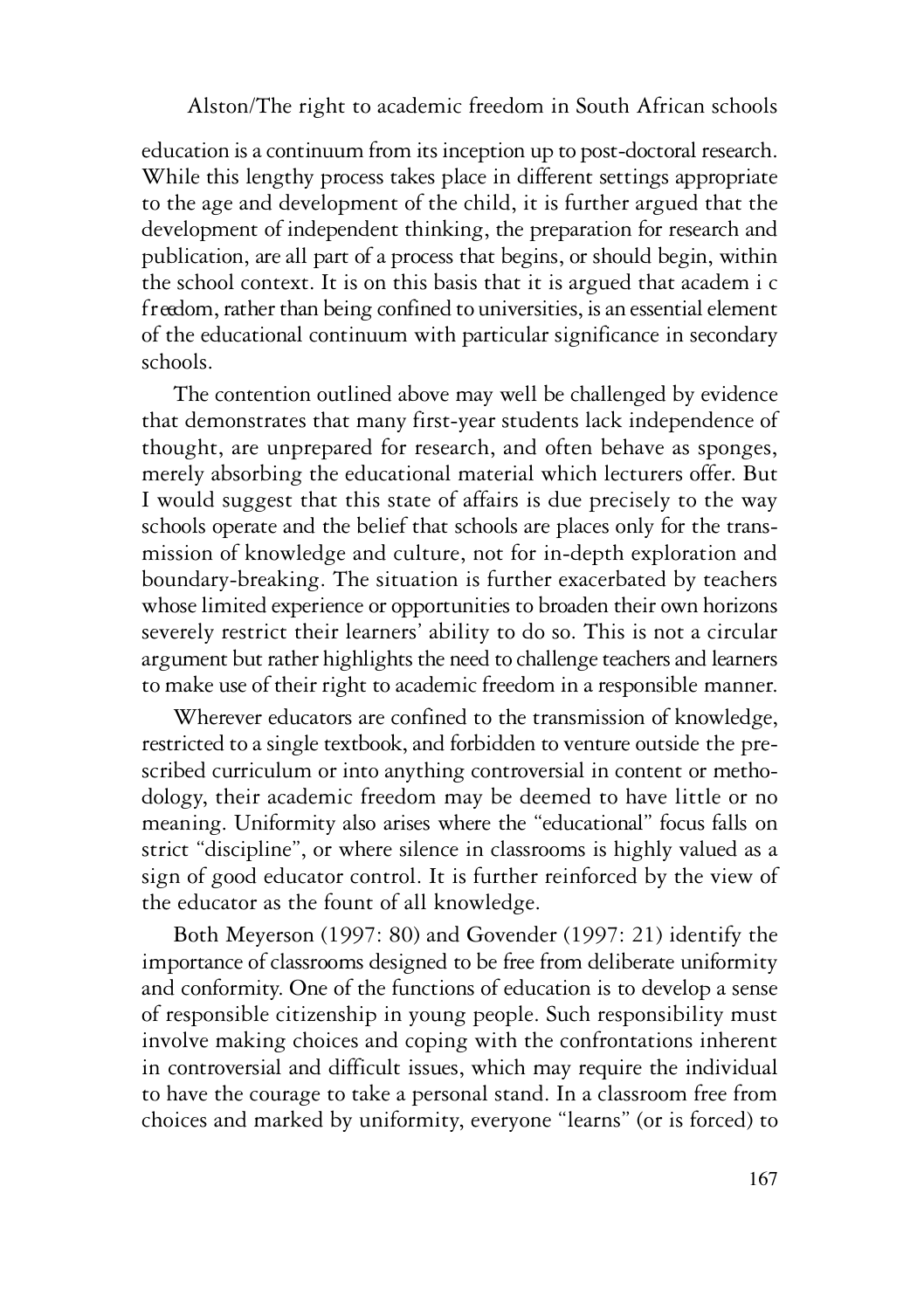think in the same way — which means no-one is actually doing any real, independent thinking — and there is no challenging of opinions or information.

At high schools where learners are denied the opportunity of developing critical thinking and being exposed to the market place of i d e as, or raising pertinent, if controversial, issues, or writing essays or articles which conflict with school policy or the establishment, their academic freedom, likewise, has no meaning. In such an educational climate, reasoning and debate in the "search for truth", for both educators and learners, is deeply "chilled" — if not frozen.

Such unjustified restrictions may infringe on rights such as those of freedom of opinion and conscience (Van der Westhuizen 1994: 269). Van der Westhuizen (1994: 290) goes on to state that what must be achieved is freedom not only from legal restrictions but from fear, intimidation and inferior or suppressive education. He suggests that what is needed is the development of the confidence to express one's views, and a willingness to listen to, and tolerate the views of others. All of this is fundamental to real academic freedom. Majola (1990: 49) expresses the same concept in a different way when he states that educators and learners "… must learn that difference of opinion is not a sin to be condemned but […] a value to be warmly embraced and a source of great wisdom".

In the school environment, the multiple strands of academic freedom concern what is taught and learnt, its relevance and relation to the prescribed curriculum and the right to go beyond the prescriptions. Furthermore, they concern access to materials, including a range of texts, and the rights of educators to use various methodologies and of learners to be exposed to such methodologies.

The secondary school learner's claim to academic freedom is to the right to exposure to a variety of information, evidence and opinion, and the freedom openly to debate such differences, no matter how controversial they may be. Moreover, it is a claim to the right to develop, hold and openly express his/her own opinions, orally or in writing, no matter how much they may differ from the views held by educators or propagated by the school community at large. Squelch (1993: 238) suggests that learners should have the right to express their opinions, thoughts and ideas, even if these are controversial. At the same time, learners must recognise the right of other learners, educators and the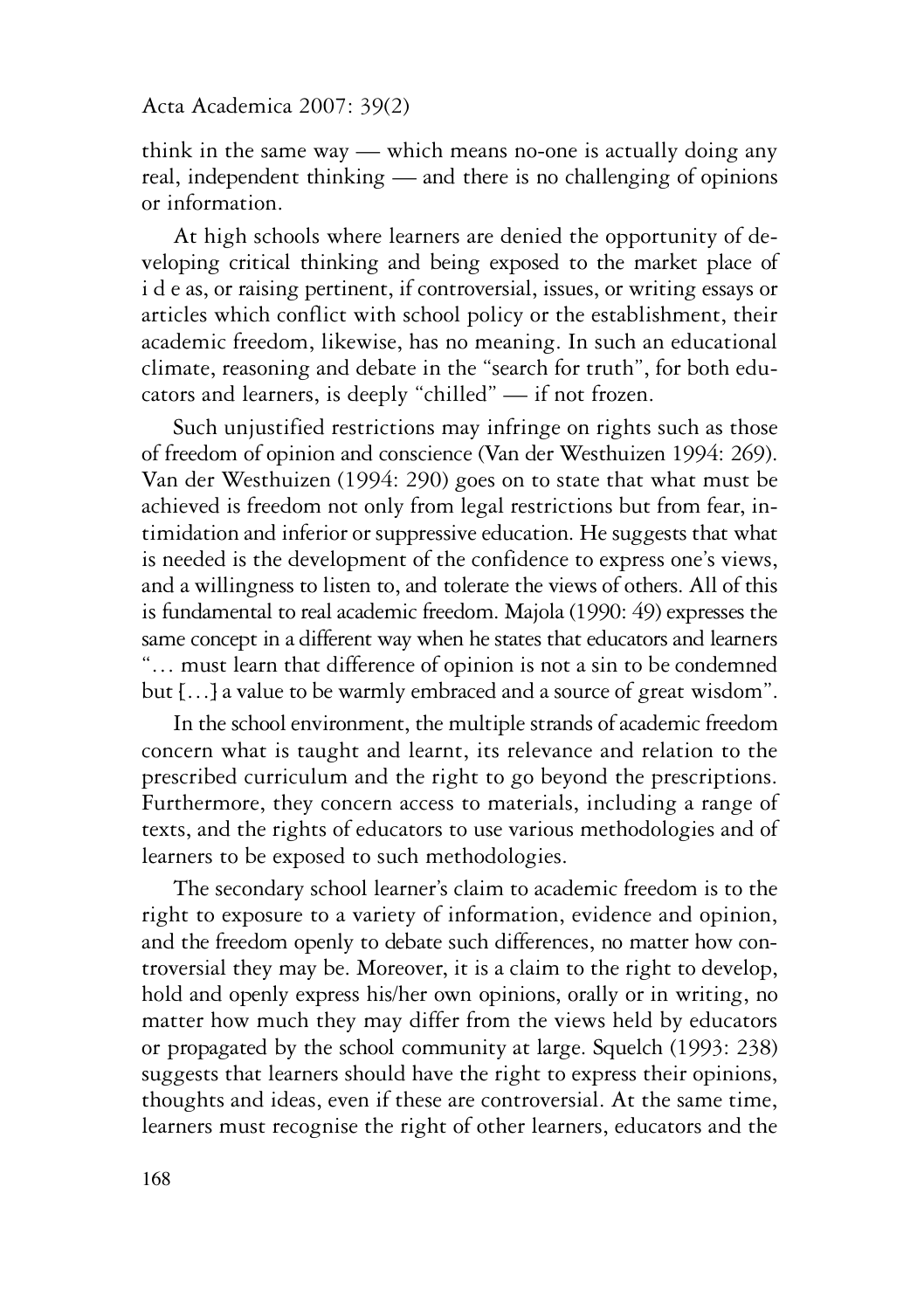school community to differ from them, and respect their differing standpoints. As Thomas Jefferson states: "If a book be false in its facts, disprove them; if false in its reasoning, refute it; but, let us freely hear both sides" (Suttner 1990:  $375$ ). Academic freedom is not a safe haven from controversy but a ship on a journey, often in stormy waters. Moreover, it does not provide a passport to academic licence. It will always have limitations.

Against this background, the section which follows will offer an examination of specific aspects of academic freedom in schools operating under the South African Schools Act (RSA 1996b) and of the possible implications for the various members of the school community at large.

# 5.5 Some South African examples relating to academic freedom in schools

In South Africa there is little evidence to determine how the courts might rule in academic freedom cases involving secondary school learners or their educators. The following are descriptions of incidents which have already occurred in the country and which indicate the kind of problems to be expected in the future.

The first concerns a primary school in Gauteng where a Grade 6 educator used a passage from a short story by Herman Charles Bosman for a comprehension test. The excerpt contained the word *kaffir*, and the teacher said that he had explained Bosman's use of the word to the class. The school authorities attempted to dismiss the teacher, whose post was a governing body appointment. While the details are sketchy, the school reached an out-of-court settlement with the educator, who challenged his dismissal.<sup>1</sup>

This example raises the critical issue of an educator's right to select material he believes to be academically suitable. The use of the word *kaffir* in South Africa today is considered controversial, but is all controversy to be avoided? Should learners be denied access to anything controversial? Or should such a word and itsconnotations be dealt with openly rather than ignored? Is the classroom to be bathed in antisepsis? If so, the world of the school classroom becomes increasingly distant from the real world outside the school walls, instead of being the place

<sup>1</sup> Principal, personal communication on dismissal of teacher (2001).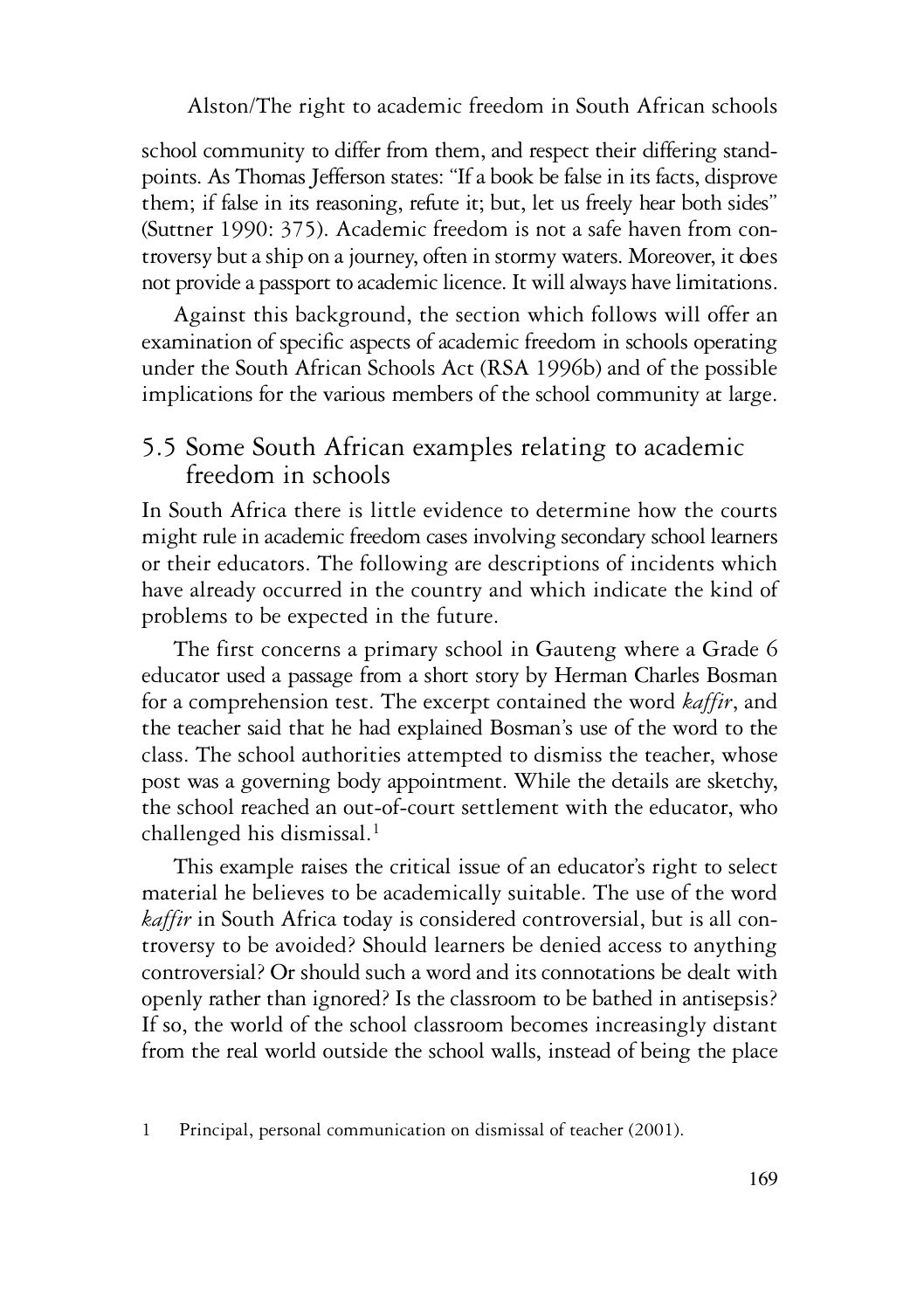where learners are exposed to debate on such controversies, and thereby prepared for the world beyond the school gates.

The second case concerns a private high school where a learner wrote a strongly pro-Palestinian essaywhich she pinned to theschool notice board. This incurred the wrath of certain sectors of the school community. The school moved to expel the girl concerned. Once again, when the matter was challenged, the school settled out of court.<sup>2</sup> This case raises crucial issues about the right of learners to hold and express divergent, and even very controversial, opinions which do not always fit in with the community's religious, political or cultural values. To broaden the p i c ture one might ask what would happen if a learner, orally or in writing, were to present a strongly pro-Azapo view in a right-wing Afrikaans community, or outline "The benefits of apartheid to the Black community of South Africa" in a strongly pro-PAC school environment.<sup>3</sup>

How teachers react to such expressions of views so contrary to the environmental climate will be a real test of the authenticity of the right to academic freedom in South African schools.

The issue of learners' unwillingness to be a member of a captive audience is illustrated in a case where secondary learners objected to an educator's choice of the novel *Catcher in the rye* as a prescribed text on account of its content and offensive language. Instead, they insisted on being allowed to study the alternative prescribed work, *Shades*.<sup>4</sup> How far does the right of a learner extend in regard to the selection of texts? Ca n they object to books on the grounds of their experiencing them as offensive? Does this constitute academic freedom, or does true academic freedom consist in having the liberty to study the selected book and challenge its content and message in open debate in the classroom, while taking a stand in the form of defending one's views to one's peers? The r e may well be a strong case to be made for either viewpoint. There appears to be no legal ruling on which to judge whether a refusal to accede to the learners' request would or would not have been overturned in a court of law. 5

- 2 Personal communication (2001).<br>3 Legal advisor to the school, person
- 3 Legal advisor to the school, personal communication on expulsion of girl (2001).<br>4 Furman personal communication (1999)
- Furman, personal communication (1999).
- 5 Furman, English teacher, on the objection to the suitability of the setwork book (1999).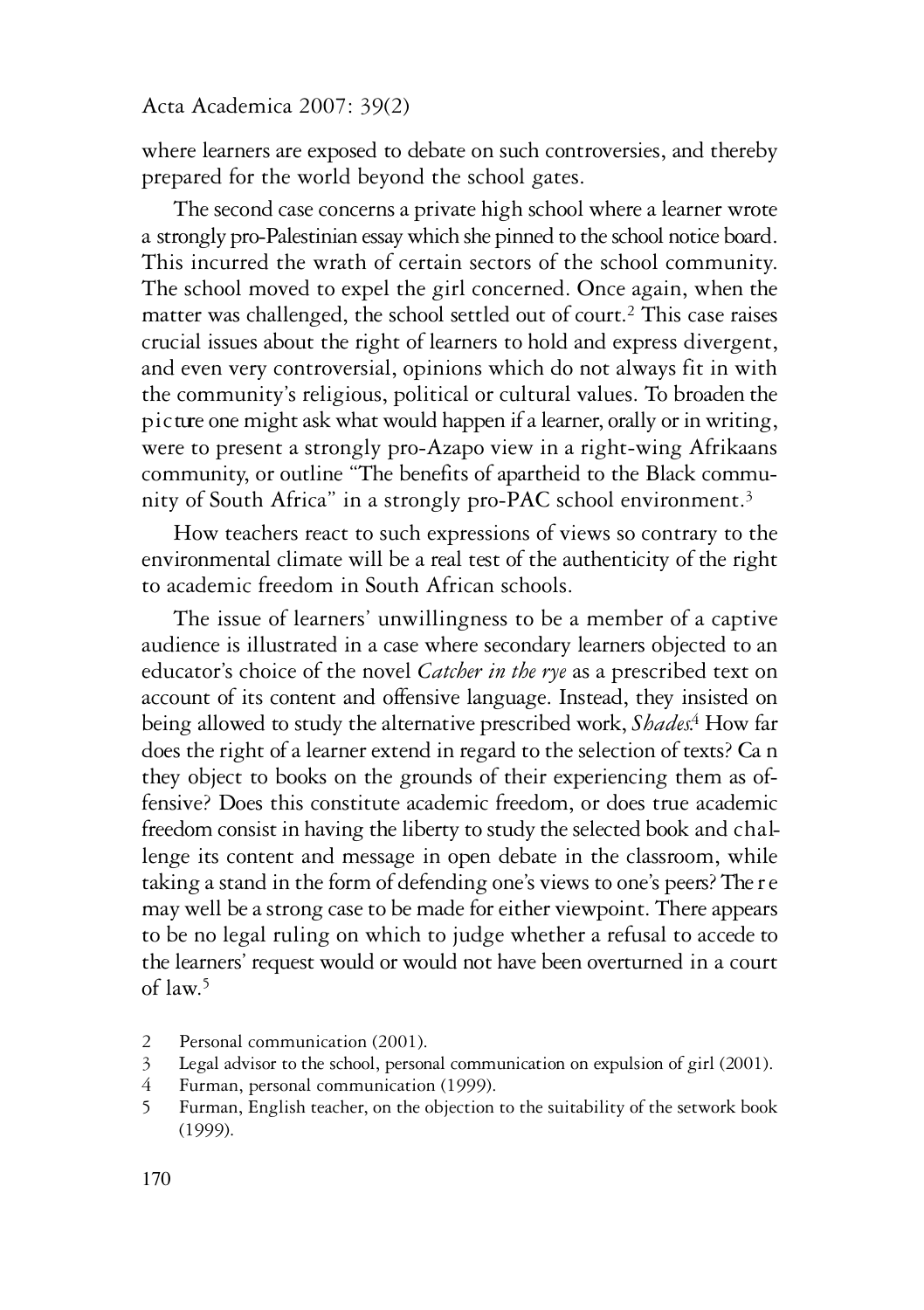The learners' right to academic freedom must, at the same time, include the right to have educators with a similar right to academic freedom and thus to be exposed to their thinking, however different it may be from their own, from their text books, from other sources of information, or even from the prevailing views and values of the school community. Learners are aware that their educators have their own views. An environment which confines educators by dint of rigid regulations, single textbooks, syllabus conformity, and an official or unofficial gagging of differing opinions, prevents a teacher from sharing his or her views or broaching any controversial matters. It likewise denies learners access to the very world for which education is supposed to be preparing them—one of diverseideaswhich need to be heard and debated.

The educators' right to academic freedom should allow them to go beyond the prescribed, although they must remain mindful of the proviso that they must work within the intellectual capacity and maturity of their learners. An equally important part of the educators' academic freedom is their crucial right to select what they perceive to be the most appropriate methodology for presenting the subject matter to the particular group of learners. Although their preferred methods might be described by others as "way out" or "controversial", and might give rise to emotional responses or sharply divided opinions amongst learners, it is the right of every educator to make such choices. Moreov e r, for an education department or a school to impose one methodology on all educators would be to deny them their personal dignity, their autonomy and their right to make professional judgments. Such an action would constitute a denial of educators' academic freedom, thereby also denying their learners the opportunity of exposure to a variety of teaching methodologies.

# 5.6 Educators' academic freedom and teaching methodology

In the South African context, the format of Curriculum 2005 and now of the Revised National Curriculum Statements (RNCS), with its methodology focused on group work activities, and the pressure on educators to integrate "outcomes" has every appearance of being too close to a prescribed methodology. Such a prescription may be totally out of tune with the personality of the educator and/or the needs of his/her learners, or even with the requirements of the specific aspects of the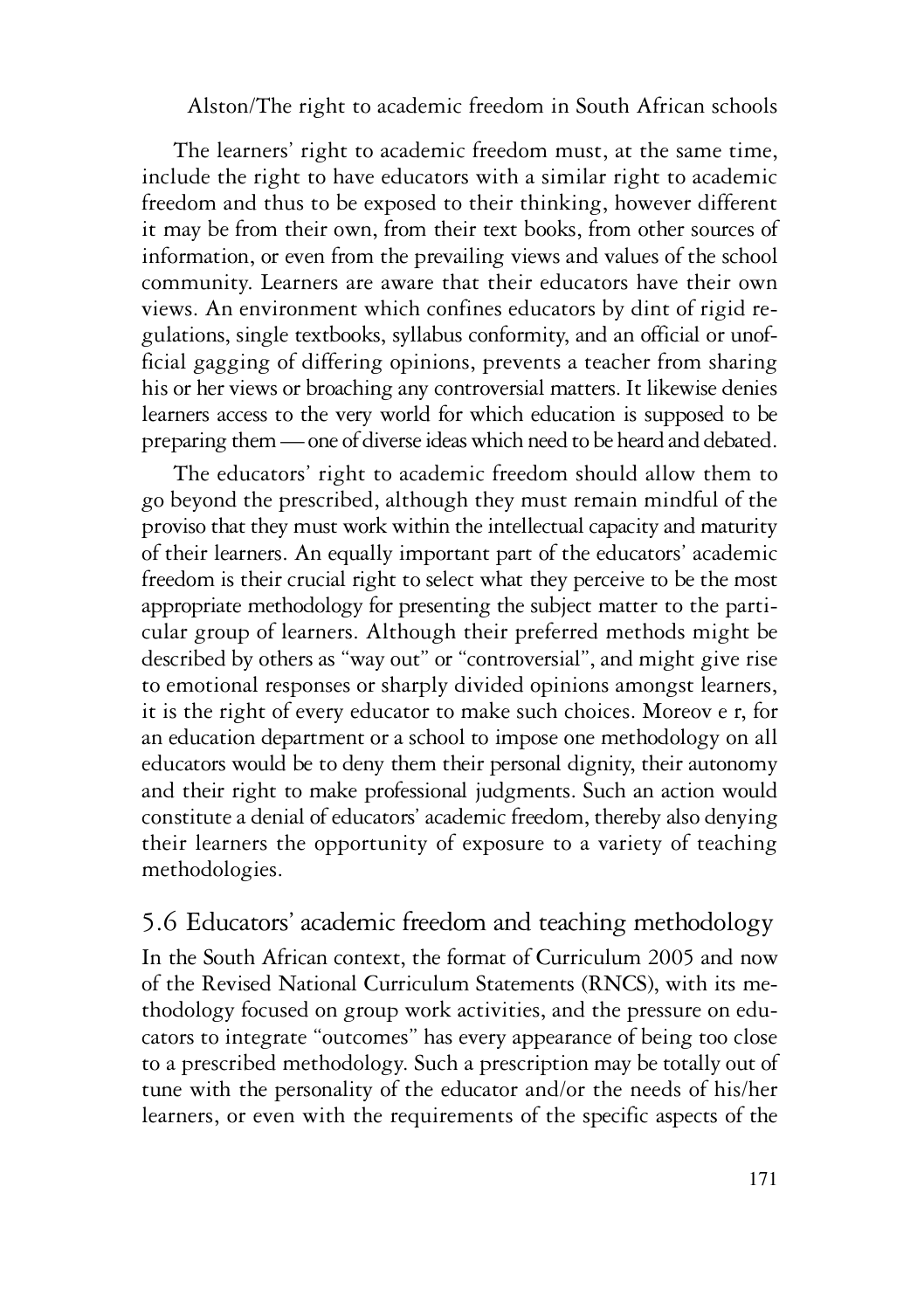content. Malherbe & Berkhout (2001: 11), although referring to academic freedom at the university level, provide a comment which is applicable to schools:

The assumed linkage between the purpose, exit-level outcomes and assessment standards will affect the way in which teaching and learning are planned and facilitated. The GETC school exit is already being structured in a way that schools are being advised to strictly adhere<br>to the present Curriculum 2005 and not to make use of, or change to the streamlined curriculum. The reasoning is that the so-called CTEs and EATs will demand 2005 conformity and any variation will disadvantage learners. It is true that any examination can affect the wav teachers teach. However, where a prescriptive assessment format hems in a teacher to the extent of restricting teachers from venturing beyond the prescribed, it would seem that the teacher's constitutional academic freedom will have been breached.

These demands for rigid conformity appear to contradict the spirit of the critical and developmental outcomes of Curriculum 2005. How can learners "reflect and explore a variety of strategies to learn more effectively" when their teachers are being advised not to venture outside the prescriptions? Likewise, how can teachers and learners "organise and manage themselves and their activities responsibly and effectively" when the assessment format does not allow any breaking away from the severely criticised original Curriculum 2005 system to the revised curriculum, for fear of disadvantaging oneself or one's learners? Bearing in mind that Grade 9 learners are not officially allowed to use the RNCS until 2008 and that Grade 9 assessment will be based on the original Curriculum 2005 until the end of 2007, many teachers are "locked in" for a considerable period. The possibility remains that the same type of tight assessment restrictions could apply long beyond 2008 when the RNCS is finally fully implemented.

Whether action has been or will be taken against an educator who refuses to use the original Curriculum 2005 or OBE or other prescribed methodology, the pressure to conform remains. It is accepted that the state has the right to set broad curriculum parameters. However, any attempt to prescribe or pressure educators into using a particular methodology raises serious questions about the infringement of a professional educator's right to academic freedom.

The rights of both learners and educators to academic freedom are restricted when a syllabus or learning plan defines what may be taught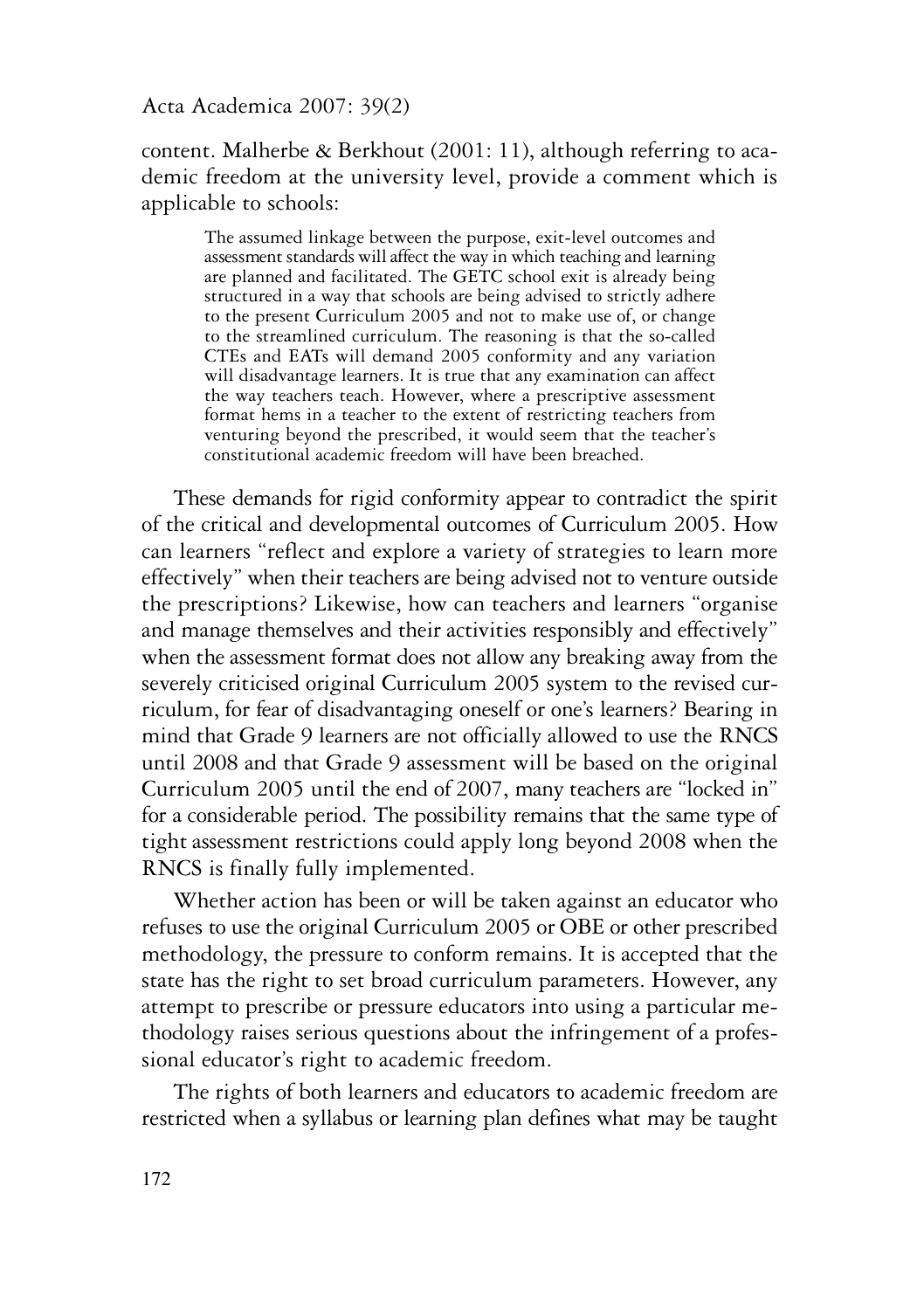and learnt in exact terms and either does not allow, or strongly discourages, any deviation or addition. Van der Westhuizen (1994: 267) highlights this in the statement: "... if the genius of Mozart were to have been restricted to the mediocre standards of his contemporaries, music might not have developed as it did". It could be added that Mozart's own development might have been considerably curtailed. Likewise, when prescribed academic programmes restrict learners and their educators to the mediocrity of the "lowest common denominator", such programmes need to be challenged as infringing on the academic freedom of educators and learners alike.

# 5.7 The limits and abuse of academic freedom

Academic freedom is neither a licence for chaos, nor an attribute without limits. The educators' right to academic freedom in the sense of what they are permitted to teach should be exercised in a way that does not exceed the intellectual capacity of their learners, bearing in mind their age and maturity. Those who teach learners in the early grades have a higher degree of responsibility to care for their learners on account of their immaturity (Oosthuizen 2003: 75). What the young learner may be exposed to may be of greater concern for his wellbeing at such an early stage. The school authorities may therefore rightly impose certain limits on the academic freedom of the young learner's educator to prevent such an educator from presenting unsuitable or harmful material. The reality, though, is that the same young, immature learners are, through the medium of television, exposed to violence, sex, drugs and other powerful negative material almost without limit, but nevertheless restricted in terms of exposure to different ideas in the classroom.

However, some of the greatest experiences brought about by learning may occur as aresult of the introduction of and debate on current issues, or an educator's having a specialised interest outside the confines of the prescribed curriculum. To deny learners access to such knowledge and experience would be to limit their learning and development. At the same time, for educators to misuse their positions and side-track their classes to other issues without fulfilling the requirements of their teaching position, or to put across their theories about an issue without allowing learners the right to dissent, debate or reject those theories would constitute an abuse by the educator of his professional position.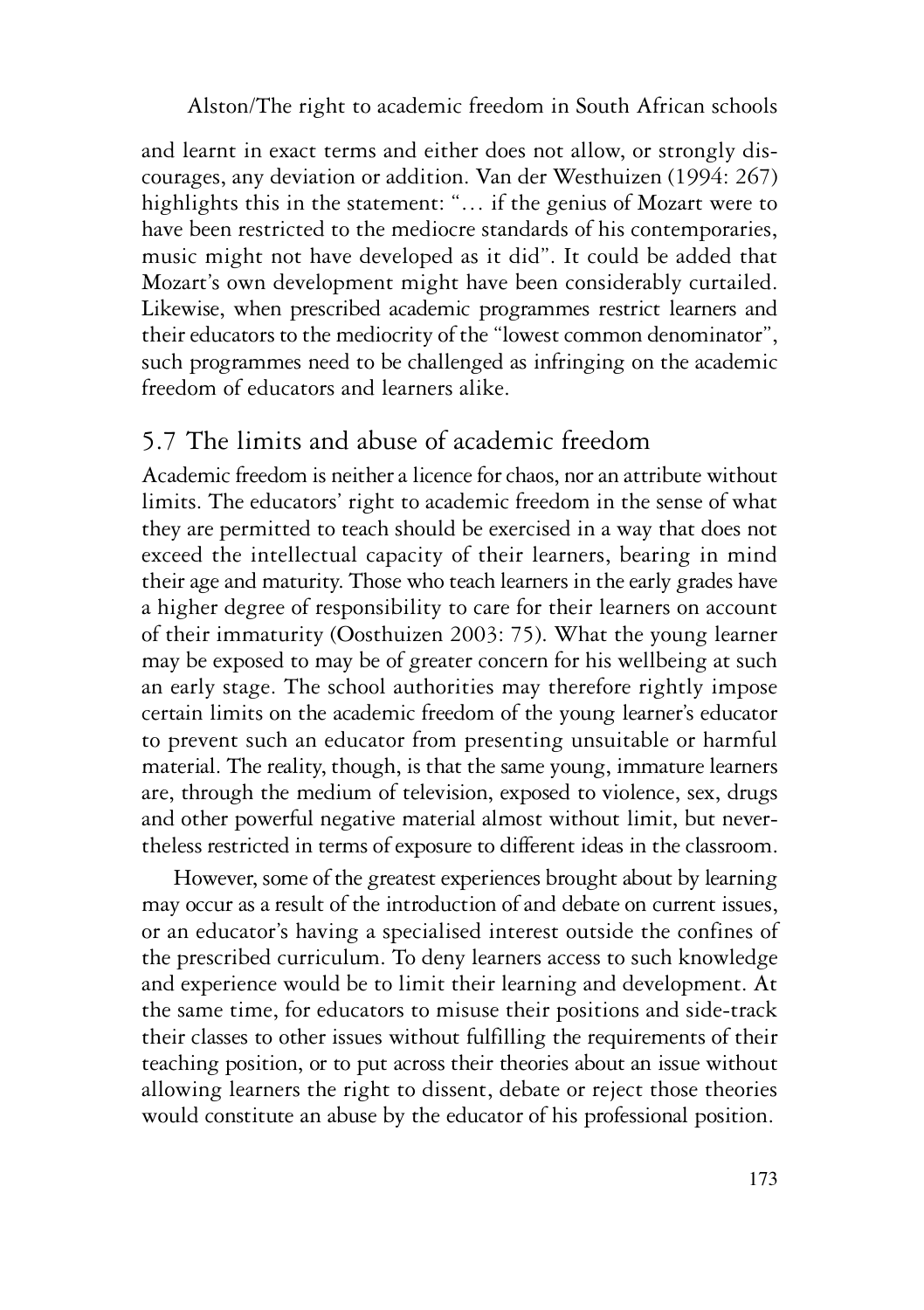The latter kind of abuse is most clearly demonstrated in the very long-running Canadian case of Keegstra.6 Keegstra, a Social Studies teacher, denied the Holocaust, describing it as a Jewish-perpetuated myth, and refused his high school students the right to differ with his views — to the point of failing any student who presented a differing perspective.

While Keegstra's may appear to be an extreme case, the use of a single textbook is one of the easiest ways of engaging in apparently legitimate forms of classroom indoctrination. This is particularly the case at times when a particular text book is selected for its specific slant on a subject and when learners are thereby denied access to a range of perspectives. History is perhaps the subject which has been open to most abuse in this respect, but it is not the only such area. Moshman (Clarick 1990: 725) suggests that research on intellectual development reveals the crucial importance of "exposure to diverse points of view and encouragement to form, express and discuss one's own opinions". Stifling learners with just one view would seem to work against such intellectual development.

Section 36 of the Constitution concerns the limitation of rights. Clearly there are such limitations but there is also a limit on limitations, as indicated by the type of questions that need to be asked in applying the limitation clause. The issues of indoctrination and of working beyond the intellectual capacity of learners have been mentioned as imposing limits on educators. The learners' right to disagree with or challenge what is taught must be matched by equal respect for the educators' right to dignity.

While it is not the purpose here to provide a lengthy elaboration of the limitations clause, one must ask whether restrictions on academic freedom are "reasonable and justifiable". Mureinck (1994: 40) suggests that a limitation cannot be justifiable unless a plausible reason is given as to why a particular decision should be preferred to an arguably superior alternative. There must be a rational connection between the reasoning and the decision itself. Justice Kate O'Regan emphasises that

<sup>6</sup> Keegstra *v* Lambton County 25 Alta L R (2d) 370 (1988); R *v* Keegstra 19 C C C (3d) 254 (Alta Q B) (1984), 87 A R 177 (1988), 3 S C R 697 (1990), 114 A R 288 (1991).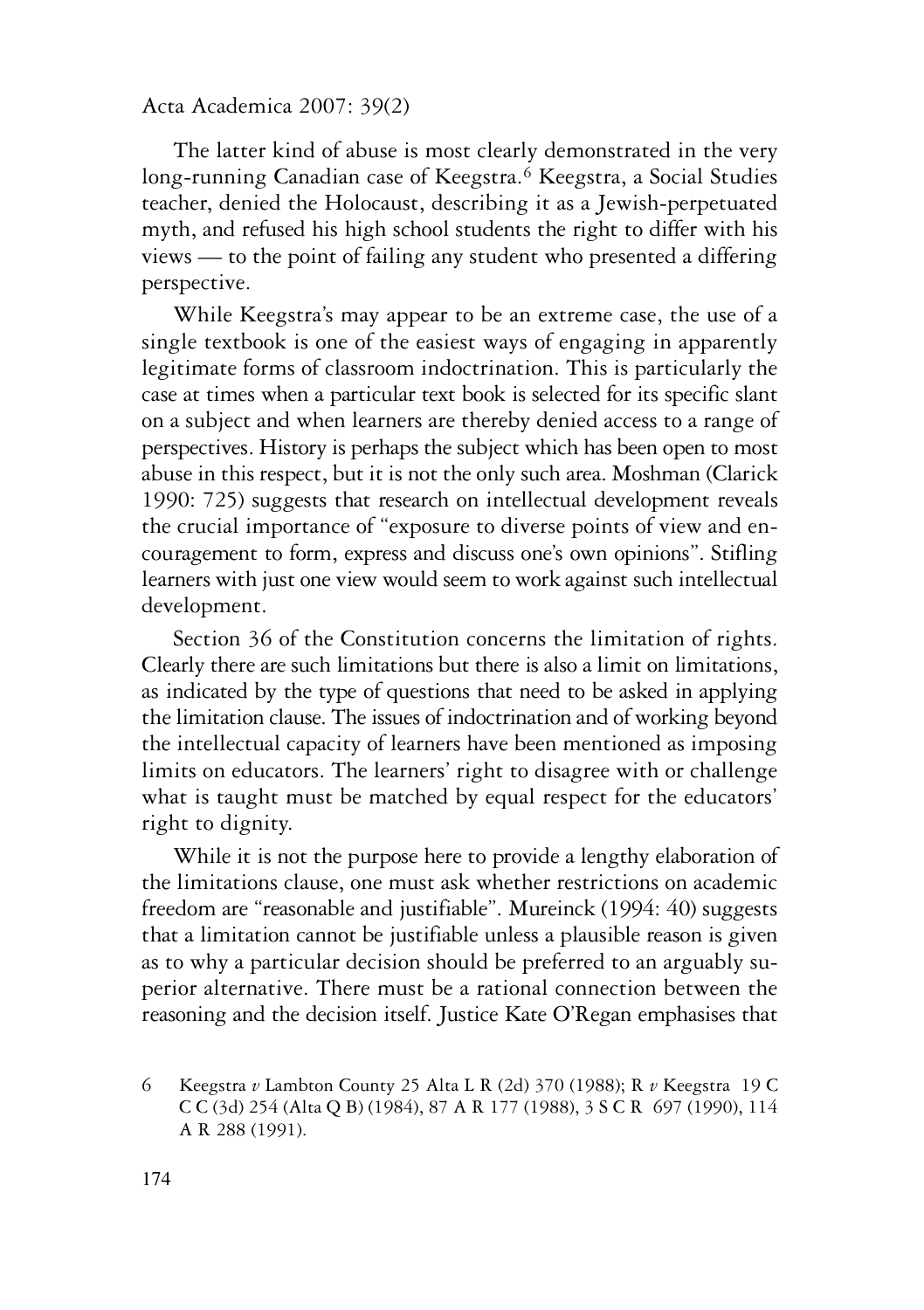such a limitation must be justifiable in an "open and democratic society based on dignity, equality and freedom" (Meyerson 1997: vii-viii).

This writer suggests that placing a limitation on academic freedom may offend against both educators' and learners' dignity and freedom, since intellectual freedom in learning and in the expression of what is learnt is critical to the development of the totality of the individual. If this dictum is accepted it follows that the limitation of academic freedom would be offensive to what Chaskalson (2000: 195-6) refers to as the "foundational value of respect for human dignity". The same author goes on to refer to human dignity as an attitude to life itself; not merely a privilege granted by the state.

The second question concerns the nature and extent of the limitation. When the limitation is imposed, its costs to the "rights holder" should not be greater than its benefit to the broader society, e g the school or education department. It would be extremely difficult to claim that any benefit to education officialsand institutions would ever weigh more heavily than the loss of the benefits of academic freedom to the individual.

Any limitation of academic freedom by either the State or education officials has to be justified in terms of Section 36. No lesser standard may be applied.

# 6. Conclusions

In a changing and developing South Africa it is vital that education avoid not only unacceptable rules and regulations that inhibit the academic freedom of learners and educators alike, but also those "chilling" factors which cause educators and learners to refrain from controversy, from being different, and from challenging, simply in order to remain on the right side of the authorities. In the long run the "chilling" effect of rules, regulations, public statements by senior officials and other "hidden" pressures, while often far less evident than outright legal action, may be far more damaging to the academic freedom and intellectual development of learners and their educators. Such restrictions deprive society at large of the benefit of new thinking and new ideas.

So much that is of value in this world has emerged from the radically different and even wild ideas of mavericks, young and old.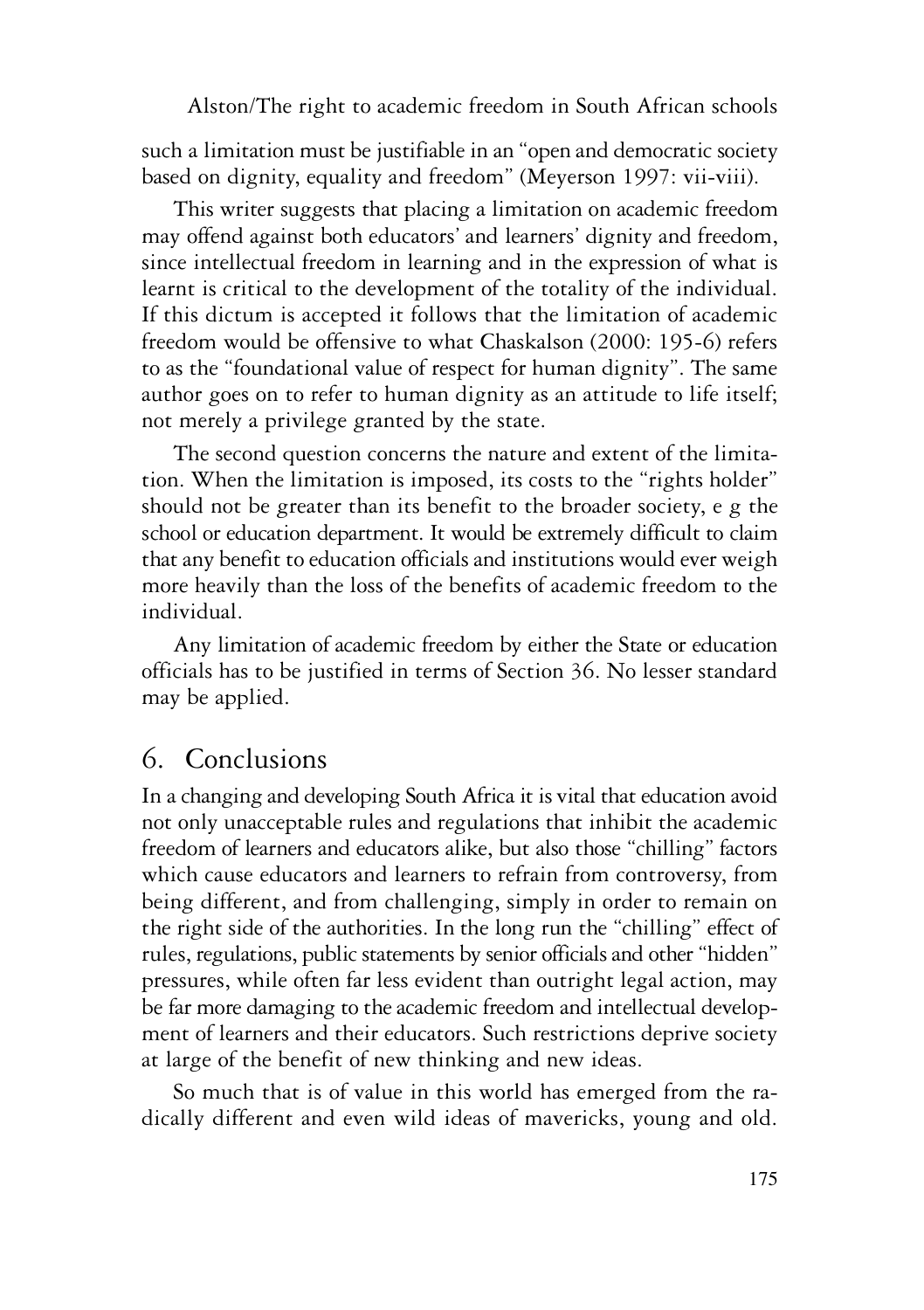Denying academic freedom and access to the wider marketplace of ideas and innovations while demanding conformity may develop a schooleducated citizen; however, it risks the possibility of denying the development of a person capable of bold new ideas, and depriving the world of access to ideas which could change it for the better.

Section 7 of the Constitution demands not just that the State and its organs respect the Bill of Rights, but that such rights should be promoted and fulfilled. This makes public schools responsible for promoting academic freedom within the school context.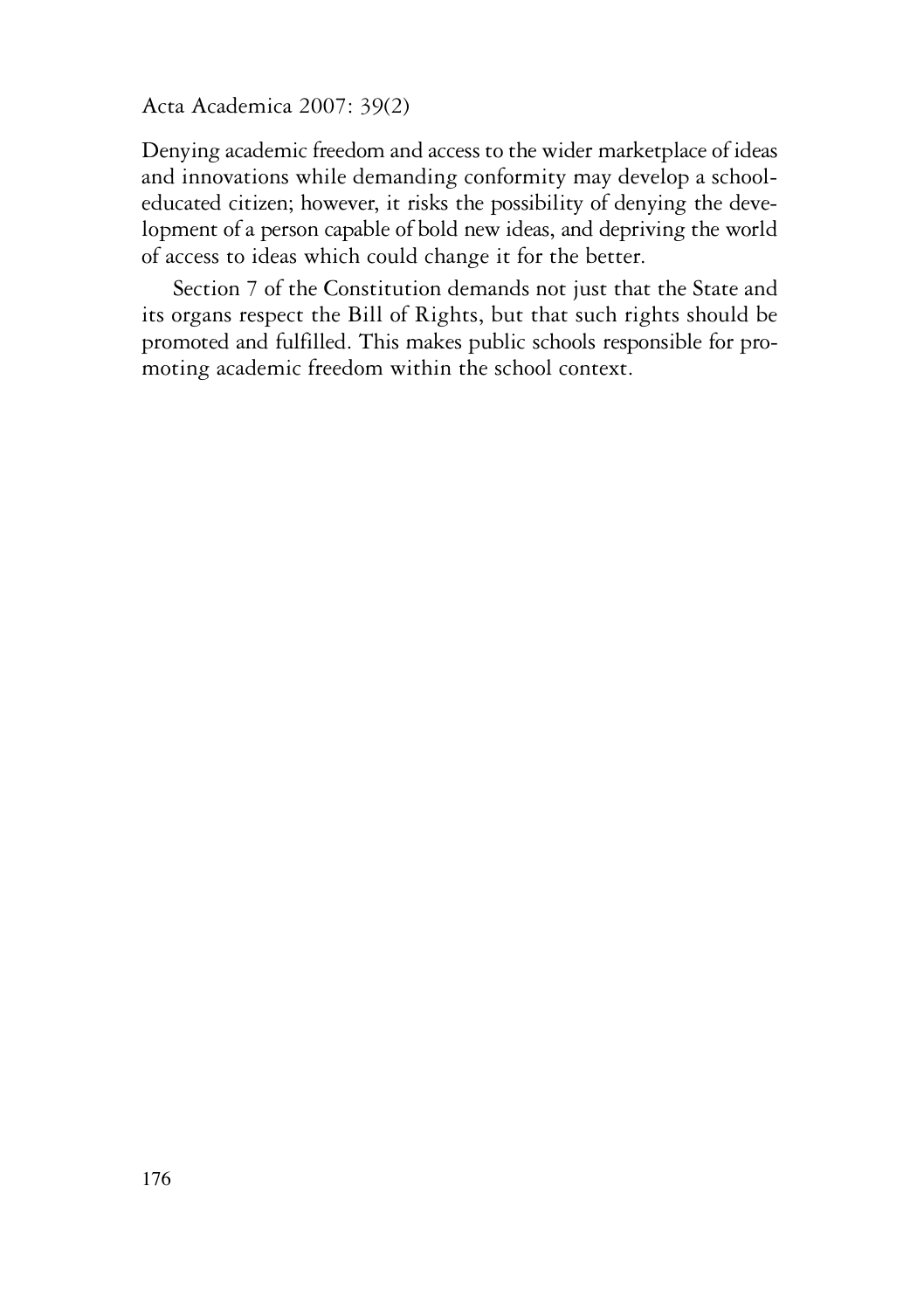# Bibliography

# BERLIN I

1953. *The hedgehog and the fox: an essay on Tolstoy's view of history*. London: Weidenfeld & Nicolson.

### BYRNE J P

1989. Academic freedom: a 'special concern of the first amendment'. *Yale Law Journal* 99(2): 250-340.

#### CHAFEE J R

1956. *The blessings of liberty*. Philadelphia: Lippincott.

#### CHASKALSON A

2000. The third Bram Fischer lecture: human dignity as a foundational stone of our constitutional order. *South African Journal of Human Rights* 16(2): 193-205.

### CHASKALSON M, J KENTRIDGE,

### J KLAAREN, G MARCUS, D SPITZ &

# S WOOLMAN (eds)

1996. *Constitutional law of South Africa 1996 (as revised by the Revision Services 1 to 5 up to June 1999)*. Kenwyn: Juta.

### CLARICK G A

1990. Public school teachers and the first amendment: protecting the right to teach. *New York University Law Review* 65: 693-735.

# CLARKE P T

1999. Canadian public school teachers and free speech, Part 3: a constitutional law analysis. *Education and Law Journal* 9(3): 328-56.

#### DEKKER E I & E M LEMMER (eds)

1993. *Critical issues in modern education*. Durban: Butterworths.

#### DE WAAL E

2000. The educator-learner relationship within the South African public school system: an educationaljuridical perspective. Unpubl PhD in Education Law. Potchefstroom: P o t chefstroom University for Christian Higher Education (Vaal Triangle Campus).

DE WAAL J, I CURRIE & G ERASMUS 1999. *The Bill of Rights handbook*. Cape Town: Juta.

### FLEKKOY M G

1993. Children as holders of rights and obligations. Gomien D (ed) 1993: 97-124.

#### GOMIEN D (ed)

1993. *Broadening the frontiers of human rights*. New York: Oxford University Press.

#### GOVENDER K

1997. The freedom of speech. *Human Rights and Constitutional Law Journal of Southern Africa* 1(6): 20-3.

#### JOHANNESSEN L

1994. Freedom of expression and information in the new South African constitution and its compatibility with international standards. *South African Journal of Human Rights* 10(2): 216-39.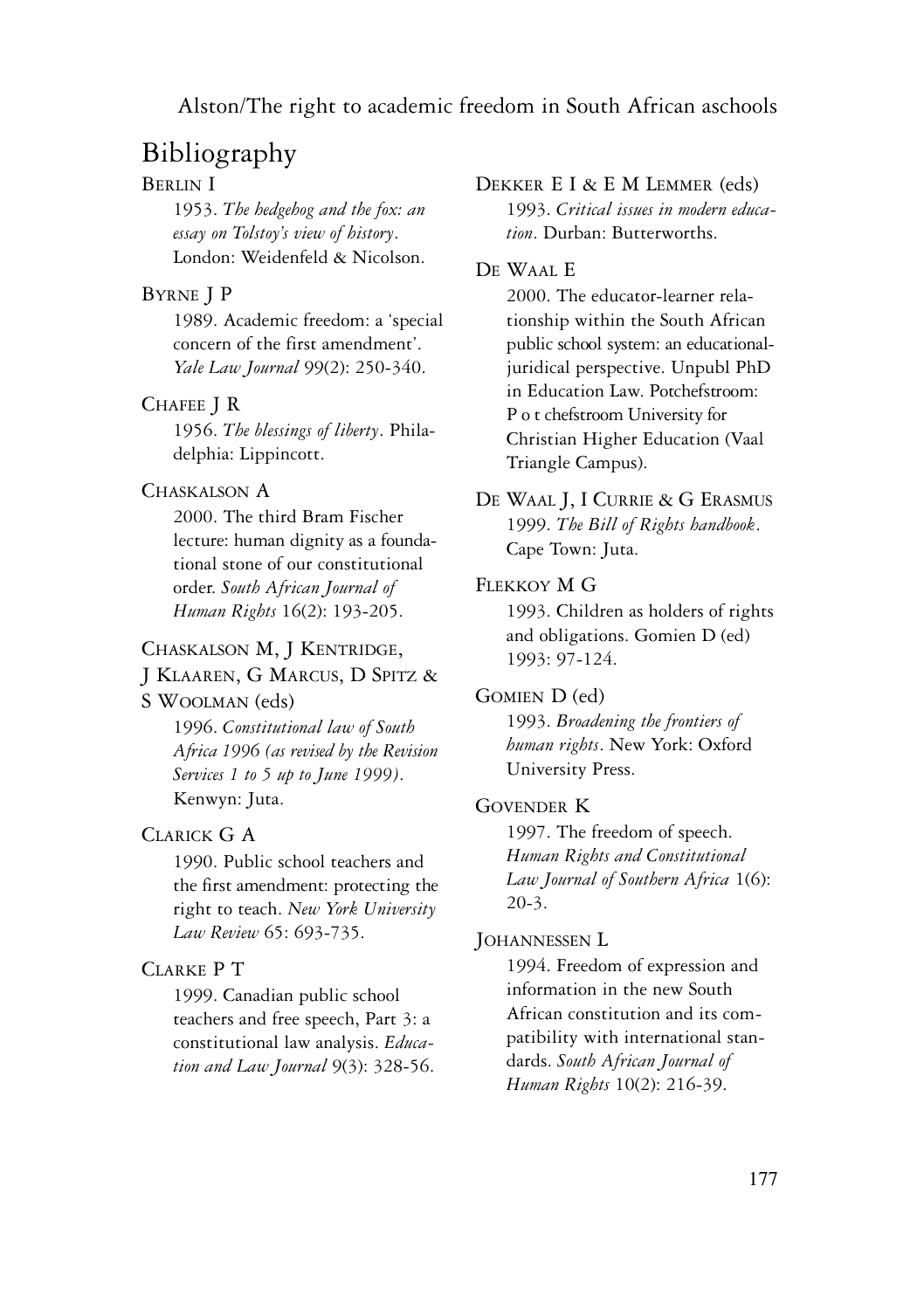### MAJOLA B C

1990. Beyond the Bill of Rights in South Africa. *South African Public Law* 5(1): 36-49.

### MALHERBE E F J & S BERKHOUT

2001. The national qualification framework and the unconstitutional limitation of academic freedom. *South African Journal of Higher Education* 15(2): 62-73.

#### MARCUS G & D SPITZ

1996. Expression. Chaskalson *et al* (eds) 1996: 20-1-20-63.

### MEYERSON D

1997. *Rights limited*. Kenwyn: Juta.

#### MOSES J

1996. Hate speech: competing rights to freedom of expression. *Auckland University Law Review* 8(1): 185-203.

#### OOSTHUIZEN I J (ed)

1998. *Aspects of educational law*. Pretoria: Van Schaik.

# REPUBLIC OF SOUTH AFRICA (RSA) 1993. *South African (Interim) Consti-*

*tution Act 200 of 1993*. Pretoria: Government Printer.

1996a. *South African Constitution Act 108 of 1996*. Pretoria: Government Printer.

1996b. *South African Schools Act 84 of 1996*. Pretoria: Government Printer.

1996c. *National Education Policy Act 27 of 1996*. Pretoria: Government Printer.

1998. *Guidelines for the consideratio n of governing bodies in adopting a code of conduct for learners*. Pretoria: Government Gazette 15 May 1998.

#### RICHARDS D A J

1986. *Toleration and the constitution*. New York: Oxford University Press.

#### SIEGHART P

1983. *The international law of human rights*. Oxford: Clarendon Press.

#### SQUELCH J M

1993. Current issues in school law. Dekker & Lemmer (eds) 1993: 221-42.

#### SUTTNER R

1990. Freedom of speech. *South African Journal of Human Rights* 6(2): 372-93.

#### VAN DER WESTHUIZEN J

1994. Freedom of expression. Van Wyk *et al* (eds) 1994: 264-91.

### VAN WYK D, J DUGARD, B DE

VILLIERS & D DAVIS (eds) 1994. *Rights and constitutionalism*. Kenwyn: Juta.

#### WOOD N

2001. Freedom of expression of learners at South African public schools. *South African Journal of Education* 21(3): 142-6.

#### WOOLMAN<sub>S</sub>

1996. Limitation. Chaskalson *et al* (eds) 1996: 12-1-12-66.